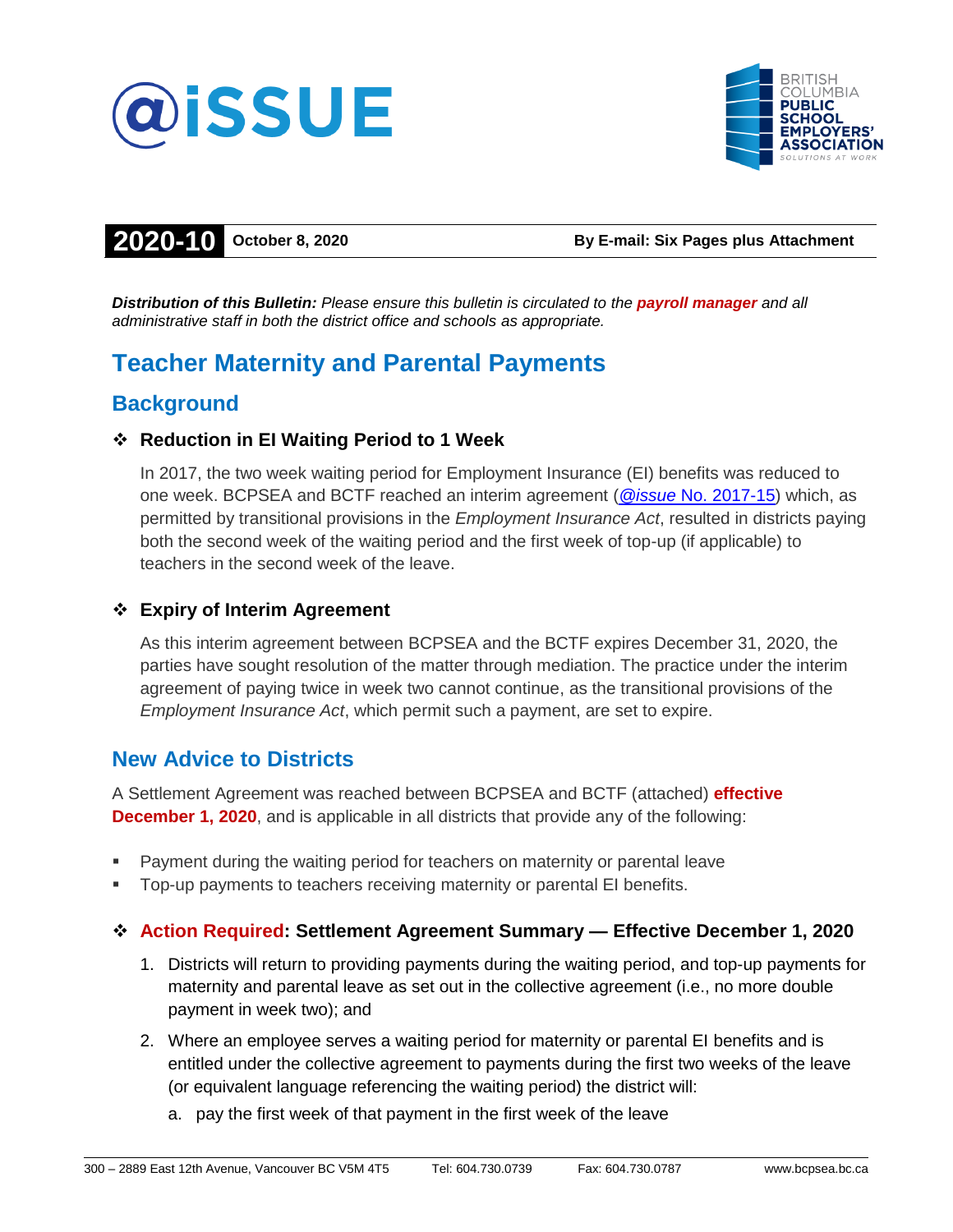- b. issue an ROE, subject to direction from Service Canada, after the first week of the leave which reflects the payment in the first week of the leave, and
- c. pay the second week of that payment during the second week of the leave.

We note, that **in order to achieve issuing the ROE at the end of the first week of the leave, districts may need to create a new code in their payroll system** for the first week of the leave.

3. Where, based on the collective agreement requirements, this may result in a payment to which a teacher is not entitled, the district may require a teacher to execute an agreement acknowledging that the overpayment constitutes a debt owing to the district and assigning wages to the district to repay the overpayment. The district will work with the teacher and the local union to determine an appropriate schedule of repayment.

#### **Intention for the Settlement Agreement**

The Settlement Agreement, which is effective December 1, 2020, is intended to facilitate teachers receiving the same amount of payments from the district as they would have prior to the reduction in waiting period, while also avoiding a reduction in EI benefits. In order to achieve this:

- **districts** need to issue the ROE at the end of the first week of the leave, and
- **teachers** will need to commence the EI benefits process one week later than they have historically so that they are serving the EI waiting period in the second week of the leave.

There is no intention to change any of the other operational requirements for maternity and parental benefits provided under the collective agreement. Any requirements of the collective agreement such as teachers being required to be in receipt of EI benefits or payments only occurring through the school year will continue to apply.

#### **Action Required: Advice to teachers applying for maternity or parental EI benefits**

In advance of the December 1, 2020 implementation date, it is recommended that districts provide information about this Settlement Agreement to teachers who are commencing a maternity or parental leave. The advice should include when districts will be providing an ROE for the leave (i.e., week two of the leave), and that a teacher serving a maternity or parental leave waiting period should be commencing the EI benefits process such that they serve the EI benefits waiting period in the second week of their leave.

It is anticipated that unions will also be providing messaging to teachers commencing maternity and parental leave. District may want to work with their local union to coordinate the messaging.

#### **↑ How is this permitted?**

First, it is important to separate the granting of the leave from the receipt of benefits. These are processes that operate independently.

1. Teachers are granted maternity and parental leave under the collective agreement / the *Employment Standards Act*, a BC statute.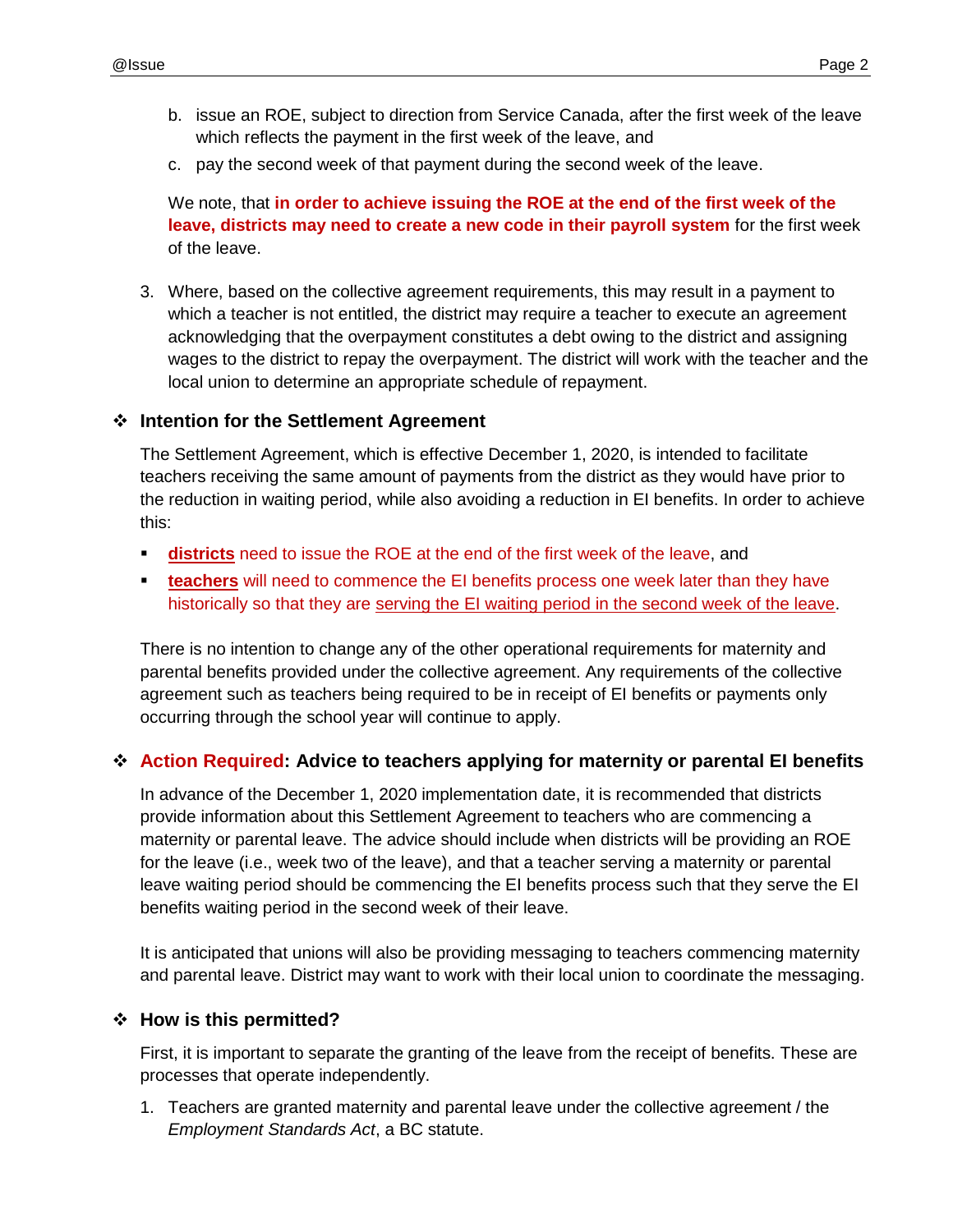- 2. Maternity and parental leave payments during the waiting period and top-up of EI benefits is provided under the collective agreement.
- 3. EI maternity and parental benefits are provided under the *Employment Insurance Act*, a federal statute.

The granting of maternity and parental leave is not impacted by this Settlement Agreement in any way.

The *Employment Insurance Act* requires that the 15 weeks of EI maternity benefits provided under the Act must end no later than 17 weeks after the later of the expected or actual birth date. This allows teachers to serve the EI waiting period in the second week of maternity leave and then receive their EI maternity benefits in weeks 3 to 17 of their leave.

#### **Are There Examples to Follow?**

Yes, the Settlement Agreement sets out three examples to help illustrate the process. These examples are included in the following pages as Appendix A.

# **Questions**

If you require assistance or wish to discuss this issue further, please contact your BCPSEA labour [relations liaison.](http://bcpsea.bc.ca/about-us/contact-us/bcpsea-staff-district-liaison/)

#### **Attachment:**

BCPSEA - BCTF Settlement Agreement dated September 29, 2020 *RE: Impact of reduced Employment Insurance waiting period on Maternity/Parental supplemental employment benefit provisions.*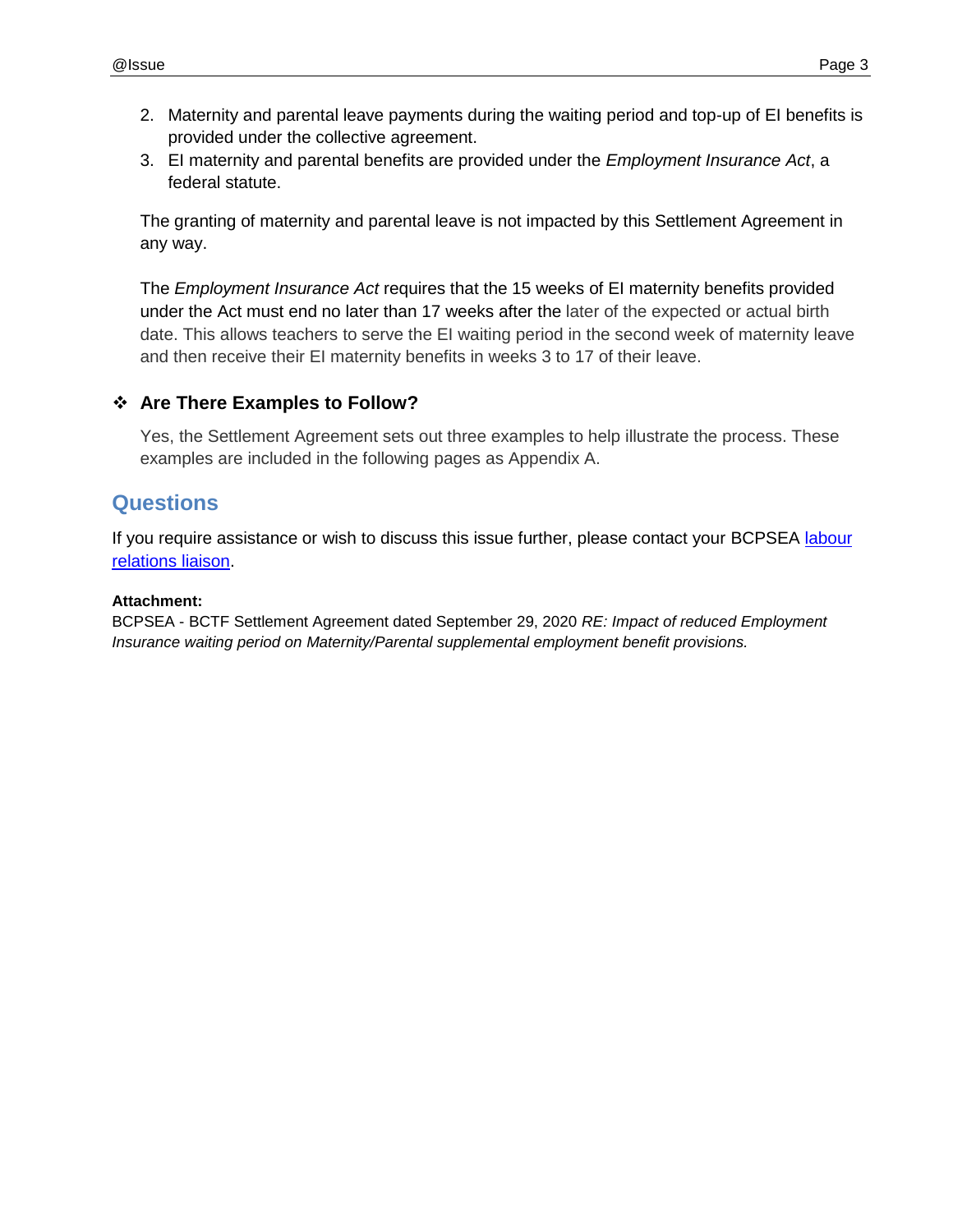# **Appendix A: Examples**

### **Example 1: Maternity Leave with Two Week Payment and 15 Week Top-up**

The collective agreement provides that teachers are entitled to be paid 95% of their current salary for the first two weeks of the leave and, if eligible for EI benefits, the difference between EI benefits and 75% of their salary for a further 15 weeks.

If a teacher commences maternity leave on December 1 and is eligible for EI benefits, they will receive 95% of their current salary for the first two weeks of the leave. They will receive an ROE after the first week, will apply for EI and serve their one week waiting period in the second week of the leave, and will receive 15 weeks of EI benefits with top up to 75% in weeks 3 to 17 of the leave.

|                                                   | Week 1                                                       | Week 2                                          | Week 3                                   | Week 4                                   | <b>Onward</b> |
|---------------------------------------------------|--------------------------------------------------------------|-------------------------------------------------|------------------------------------------|------------------------------------------|---------------|
| <b>Employee</b>                                   | Commence<br>maternity leave                                  | Leave week 2                                    | Leave week 3                             | Leave week 4                             |               |
|                                                   |                                                              | Complete El<br>application to<br>Service Canada |                                          |                                          |               |
| <b>Employment</b><br><b>Insurance - Maternity</b> |                                                              | Serve El one<br>week waiting<br>period          | Commence EI<br>week 1                    | EI week 2                                |               |
| <b>Collective Agreement</b><br>Language           | 95% current<br>salary                                        | 95% current<br>salary                           | 75% current<br>salary less El<br>benefit | 75% current<br>salary less El<br>benefit |               |
| <b>Payroll Process</b>                            | Code employee<br>as paid leave<br>(or equivalent)<br>week 1. | Issue ROE to<br>commence this<br>week           |                                          |                                          |               |
|                                                   | Pay 95%<br>provided in the<br>waiting period                 | Pay 95%<br>provided in the<br>waiting period    | Pay top up to<br>75%                     | Pay top up to<br>75%                     | $\rightarrow$ |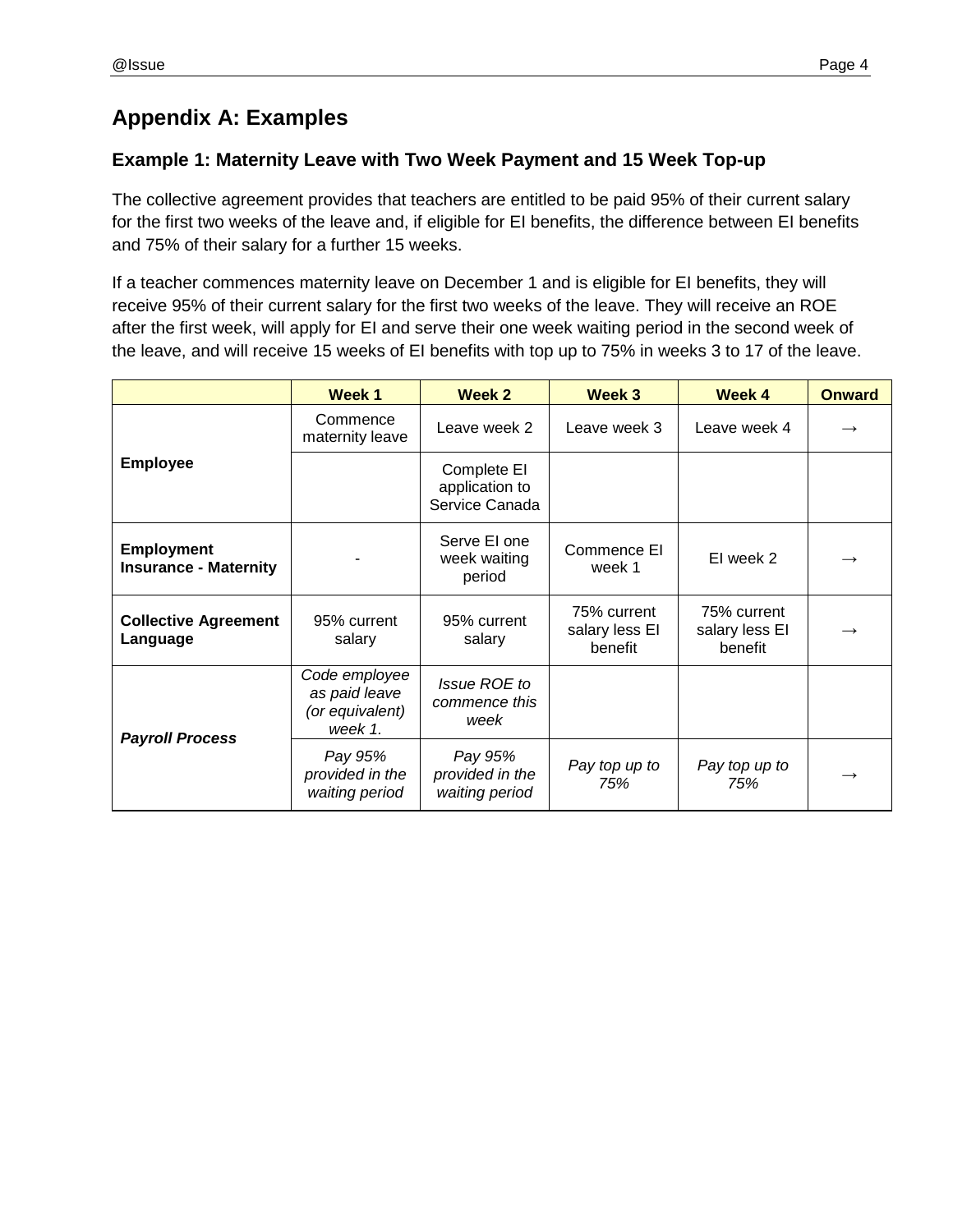### **Example 2: Maternity Leave with Two Week Payment and no Further Top-up**

The collective agreement provides that teachers are entitled to be paid 85% of their current salary for the first two weeks of the maternity leave. There is no top up of EI maternity benefits.

If a teacher commences maternity leave on December 1, they will receive 85% of their current salary for the first two weeks of the leave. They will receive an ROE after the first week which they can use to apply for EI benefits.

|                                                   | <b>Week1</b>                                                 | <b>Week 2</b>                                   | Week 3                | Week 4       | <b>Onward</b> |
|---------------------------------------------------|--------------------------------------------------------------|-------------------------------------------------|-----------------------|--------------|---------------|
| <b>Employee</b>                                   | Commence<br>maternity leave                                  | Leave week 2                                    | Leave week 3          | Leave week 4 |               |
|                                                   |                                                              | Complete EI<br>application to<br>Service Canada |                       |              |               |
| <b>Employment</b><br><b>Insurance - Maternity</b> |                                                              | Serve El one<br>week waiting<br>period          | Commence EI<br>week 1 | EI week 2    |               |
| <b>Collective Agreement</b><br>Language           | 85% current<br>salary                                        | 85% current<br>salary                           |                       |              |               |
| <b>Payroll Process</b>                            | Code employee<br>as paid leave<br>(or equivalent)<br>week 1. | Issue ROE to<br>commence this<br>week           |                       |              |               |
|                                                   | Pay 85%<br>provided in the<br>waiting period                 | Pay 85%<br>provided in the<br>waiting period    |                       |              |               |